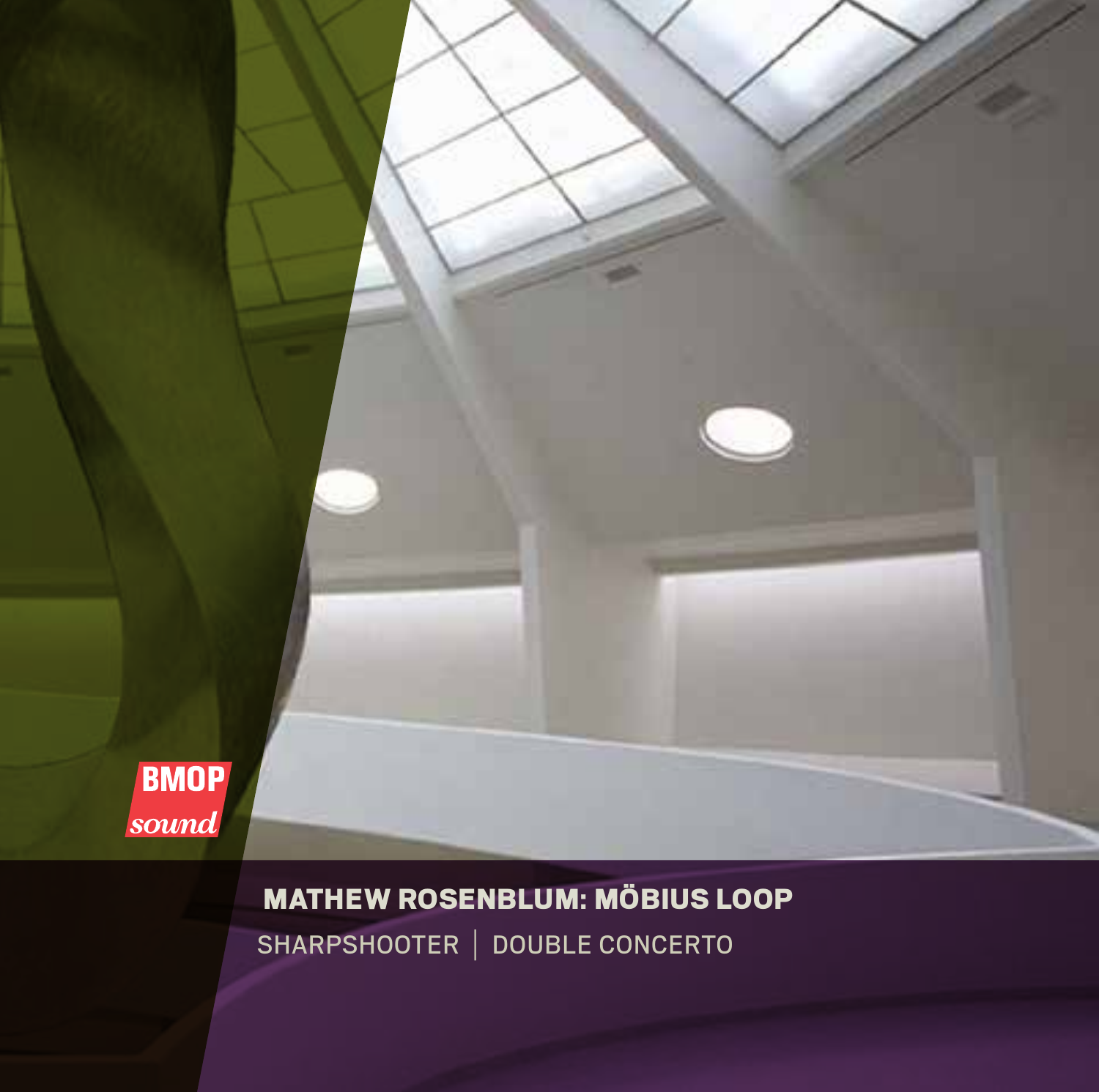# **MATHEW ROSENBLUM** (b. 1954)

SHARPSHOOTER MÖBIUS LOOP (quartet version) DOUBLE CONCERTO MÖBIUS LOOP (quartet and orchestra version)

**KENNETH COON** baritone saxophone **LISA PEGHER** percussion Raschèr Saxophone Quartet

Boston Modern Orchestra Project Gil Rose, conductor



[1] **SHARPSHOOTER** (2012) 7:05

[2] **MÖBIUS LOOP** QUARTET VERSION (2001) 16:17

## Double Concerto (2010)

- [3] I. Movement 1 9:24
- [4] II. Movement 2 1:19
- [**5**] III. Movement 3 2:04
- [6] IV. Movement 4 1:23
- [7] V. Movement 5 4:41

## [8] Möbius Loop

quartet and orchestra version (2000) 17:00

**TOTAL 59:15**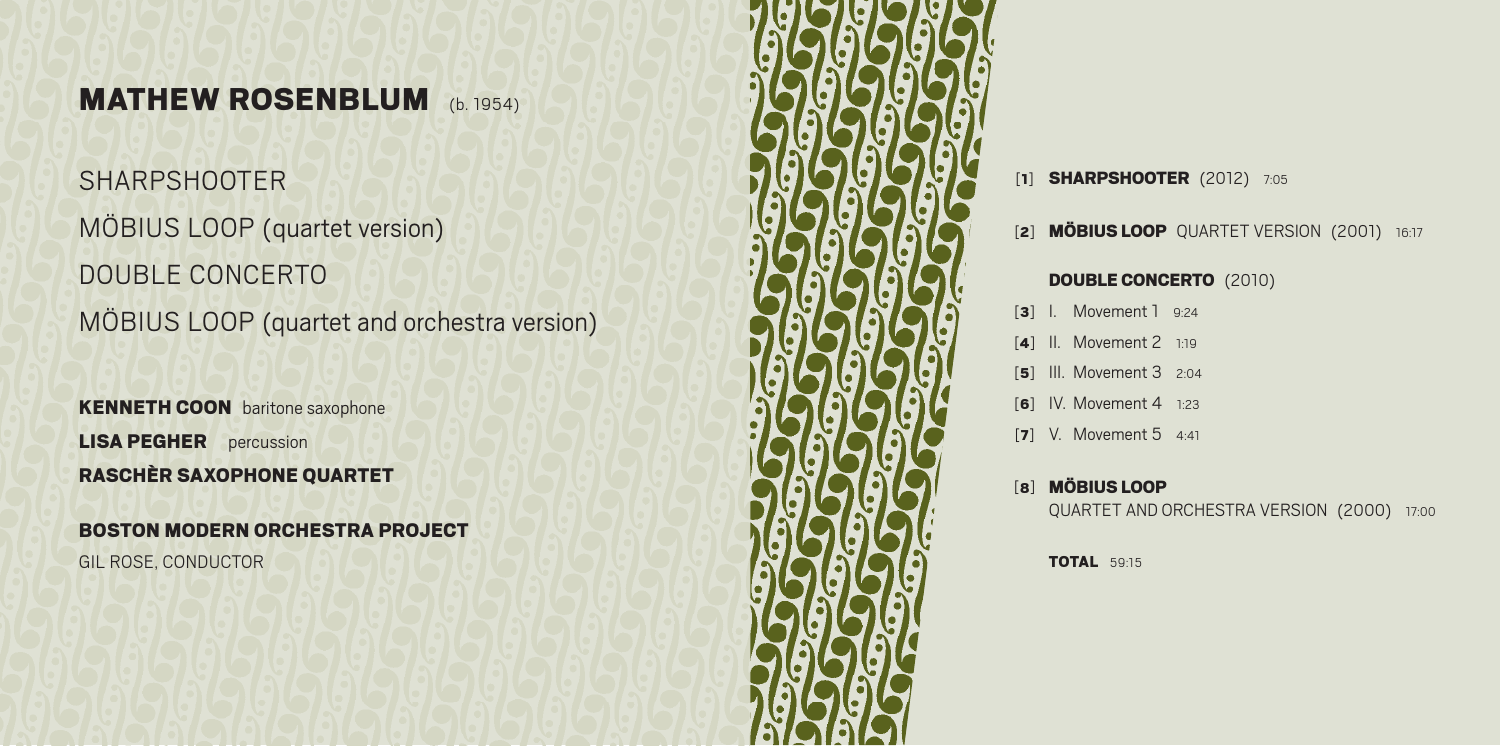## By Mathew Rosenblum

In the winter of 1998, I received a surprise call from Bruce Weinberger, tenor saxophonist with the Raschèr Saxophone Quartet, asking if I would send samples of my work. This led to the commission of *Möbius Loop*, which premiered in Düsseldorf in 2000. Little did I know at the time but this phone call would be the start of a long and successful relationship with the members of this extraordinary ensemble. I knew about Sigurd Raschèr, the infamous classical saxophone soloist and founder of the quartet; he had always intrigued me, and his iconic photo—the one where he is surrounded by saxophones of all shapes and sizes—hung on my bedroom wall when I was growing up. Even though saxophone was my main instrument, up until the time of this commission I had never actually written a note for the instrument, so this project was particularly exciting—and also daunting.

Leading up to the composition of *Möbius Loop*, I remember being very inspired by Kenneth Coon's performances with the Raschèrs, both live and on recordings. As a result, I wrote a killer baritone part in the piece, very challenging, which Ken took to new heights. After the U.S. premiere, Ken suggested I write a duo for baritone and percussion, and I countered by offering a double concerto. The next task was to find an orchestra interested in this project.

At a meeting in a famous dessert restaurant in Pittsburgh, I approached Gil Rose with the idea of a joint BMOP/Raschèr CD project, to which he responded enthusiastically. We were fortunate to receive a Fromm Foundation commission for the Double Concerto, and both *Möbius Loop* and the Double Concerto were subsequently performed and recorded in Boston. I seized the opportunity to involve Pittsburgh-based percussionist Lisa Pegher in the Double Concerto project; her crisp energetic style of playing which blends the pointed and intense energy of avant rock with the technical expertise of new music was the perfect fit. Gil suggested that both ensembles record a piece by themselves in addition to the two in which they intermingle. Since there was already a quartet version of *Möbius Loop*, Gil proposed the addition of a short, straightforward orchestral piece, avoiding the complexity associated with much of my writing. I agreed. The concept for the recording was now set.

*Möbius Loop* and Double Concerto have a stylistically diverse and improvisatory sensibility, while *Sharpshoote*r is "single-minded" in its approach and very direct rhythmically: a constant sixteenth note pulse pervades throughout with more sustained detuned sonorities gradually taking over. Whereas the use of altered notes and intervals in the Double Concerto and *Möbius Loop* (a 21 note-to-the-octave hybrid system of my own design) are associated with certain sections or recurring gestures, in *Sharpshooter*, I altered a small select group of notes for the duration of the piece to create a pervasive orchestral resonance that glows throughout. I accomplished this by using a 19 note-to-the-octave "equal beating minor third" tuning (which adds a large amount of "just" third intervals to the texture) in the MIDI sampling keyboard, altering 2 notes in the harp, and sprinkling notes from the 19-note tuning into the orchestra. The percussion plays several almglocken, also slightly out of tune, to finish off the sonic aura I was searching for.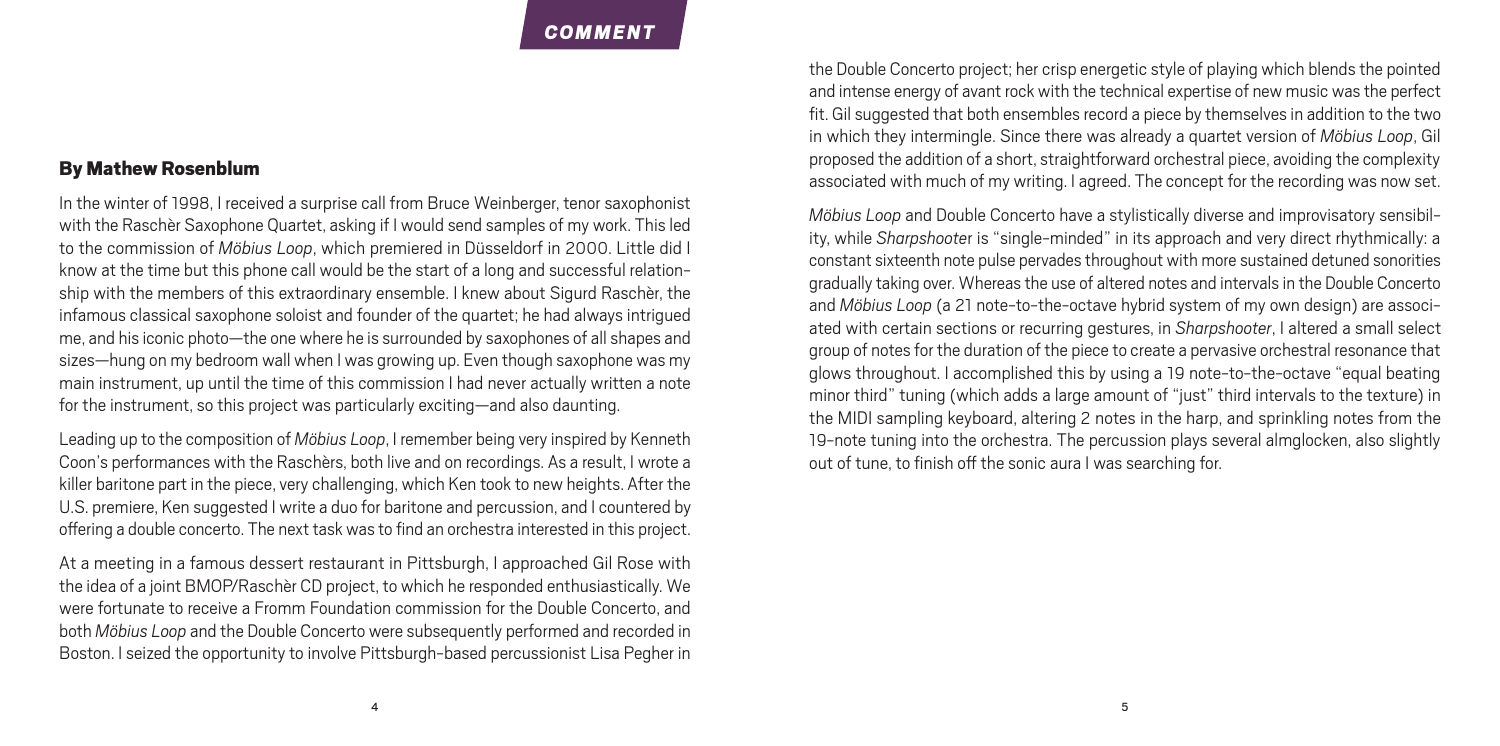

#### *note* **NOTES**

SHARPSHOOTER was commissioned by the Boston Modern Orchestra Project. Doub le Con certo *was commissioned by the Fromm Foundation, written for Kenneth Coon, Lisa Pegher, and the Boston Modern Orchestra Project, and premiered January 22, 2011, at Jordan Hall in Boston.*

Möbiu s Loop *(quartet version) was premiered May 25, 2003, by the Raschèr Saxophone Quartet at the Winnipeg Art Gallery, Manitoba, Canada.*

Möbiu s Loop *(quartet and orchestra version) premiered March 23, 2000, by the Raschèr Saxophone Quartet and notabu.ensemble neue musik at Tonhalle, Düsseldorf, Germany.*

## By Andrew Druckenbrod

Musical instinct and musical systems are often opposed. While it has been decades since someone gasped at even the most radical departures from tonality, composers who cre ate their own musical organization are expected to stick with it. It is not so much that we feel they should, but that most have done so. From Schoenberg's twelve-tone system to Boulez's serialism, from Partch's just intonation to Glass's minimalism, composers who set up parameters for themselves often stick with them of their own volition.

That's one of the elements that makes the music of Mathew Rosenblum represented here so remarkable. The New York-born and Pittsburgh-based composer took years to refine an ur-line scale of 21-pitches-to-the-octave. This collection, with nine pitches added within the traditional twelve of the chromatic scale, has been the DNA of his music for decades. The microtonal intervals allow him to write nuances of melody and harmony that he hears coalesce in his head.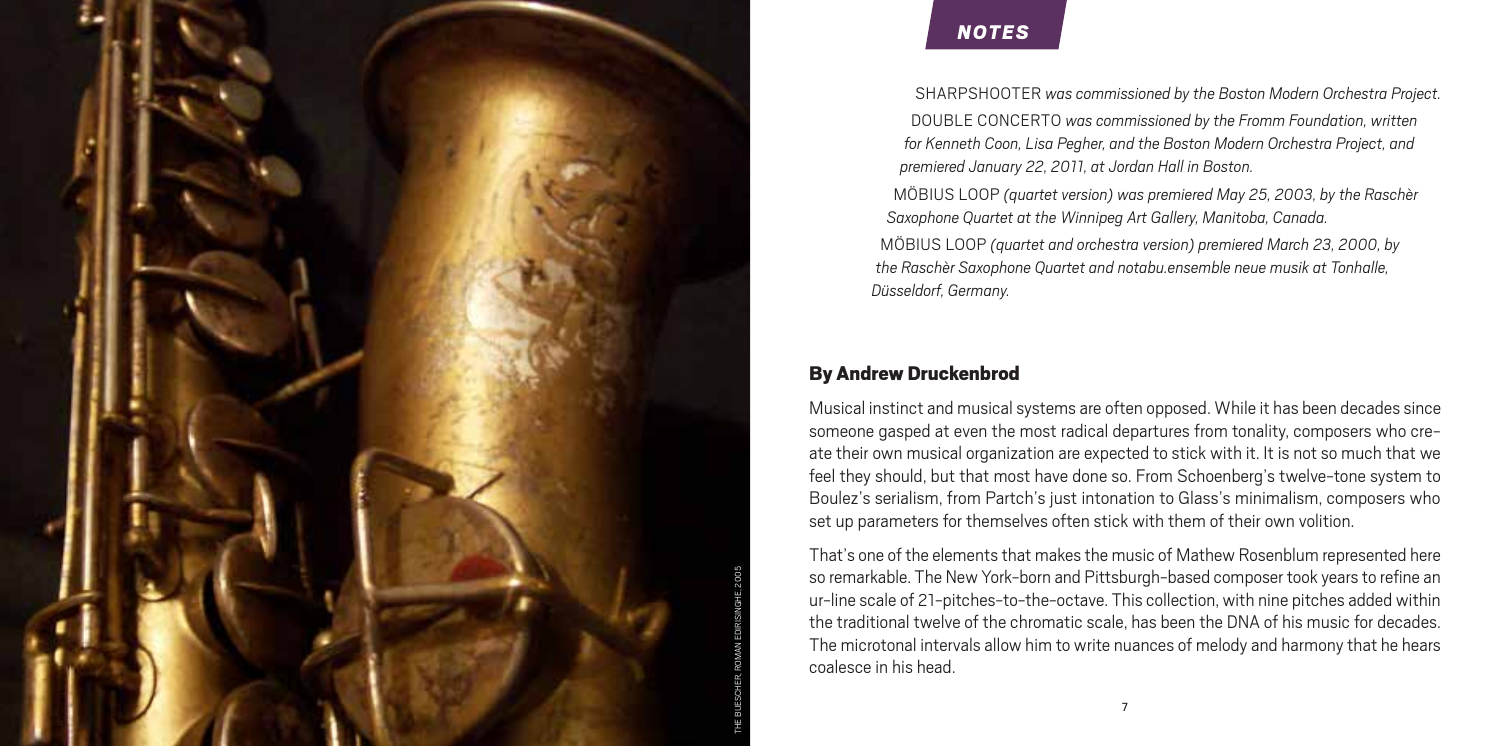The number 21 is tailor-made for obsessive adherence. Just ask blackjack players or teenagers looking to legally drink. But from the beginning, Rosenblum never blindly adhered to his unique pitch collection. He has combined it with tonality that is, of course, built into the scale—not unlike Alban Berg's tonal expression in his twelve-tone Violin Concerto. Both are certainly unconventional applications of tonality, and this music is conceived on two keyboards, one a traditionally tuned piano and the other a MIDI keyboard handling the added pitches. The effect sounds "out of tune" to a first-time listener, at least one coming from the Western classical tradition. Rosenblum's aesthetic has been influenced by the music of Eastern countries such as Indonesia, whose music has pitches and inflections between and beyond the chromatic scale. But after a few hearings, the added pitches melt into the others in a compelling soundscape that soon sounds natural and renders the Western twelve a limited set. It is more accurate to view Rosenblum's expanded pitch set as replacing the precise notes of conventional melody with musical gesture, a transformation only possible after the listener begins to "forget" the traditional scale and hierarchical tonal relationships.

His *Möbius Loop* (2000), presented here in two versions: orchestral and quartet, was one of the first to significantly deviate from the strict scale. In recent years he has begun to apply it even less strictly, as one element among many, represented on this disc by Double Concerto for baritone saxophone and percussion (2010) and *Sharpshooter* (2012).

## MÖBIUS LOOP

One can get carried away tracing the meaning of a composition's title to the music and meaning therein. But there is surely a double connection here. On the technical side is a piece that has themes and motifs that return in looping fashion. But the work also is a reflection on the enigma of life—especially personal relationships—represented by the mystery of the Möbius Strip, that mind-boggling, twisted ribbon that appears to have only one side.

The work begins with an energetic rhythm the composer heard his daughter play and comes to an emotional head with an elegy for his mother, who died during the writing of the work. Further, it is the first composition he wrote for the saxophone, the instrument he enjoyed playing during his formative years as a musician in Queens. Essentially a saxophone quartet concerto, *Möbius Loop* also is a tribute to one of his idols, the Raschèr Saxophone Quartet, who commissioned it. He wrote it specifically with the original instrument makeup and the bold, broad tone and virtuosity of the members in mind.

All of these threads are pulled through the fabric of Rosenblum's musical influences. Classical training and untraditional tunings are met with allusions to the pop, rock, jazz, and Latin music he adored in his teens.

Placed in the High School of Music and Art in Harlem in the 1960s, he played saxophone in various jazz groups and rock bands with the likes of klezmer clarinetist David Krakauer and piano phenom Anthony Coleman. But he soaked up more music on the streets of Manhattan.

"Most days we would go down to Central Park and jam around the fountain," he told the *Pittsburgh Post-Gazette*. Many nights he would sneak into jazz clubs. "I am fascinated by hybrid musical styles in which widely varying cultures and traditions merge or even clash. In *Möbius Loop*, my interest in popular music, freer jazz forms, and my interest in Cuban music, is reflected."

This Mahlerian encompassing of his world within this piece makes it easy to see why Rosenblum moved beyond strict adherence to his 21-to-the-octave scale. It makes entrances for color and to render some sections unsettling, but the work is harmonically pitch centered. Strings, winds, and percussion take a role of supplying color, as well, but also have some significant roles. It is a muted trumpet that ushers in the work with a piercing line high above the driving opening rhythm.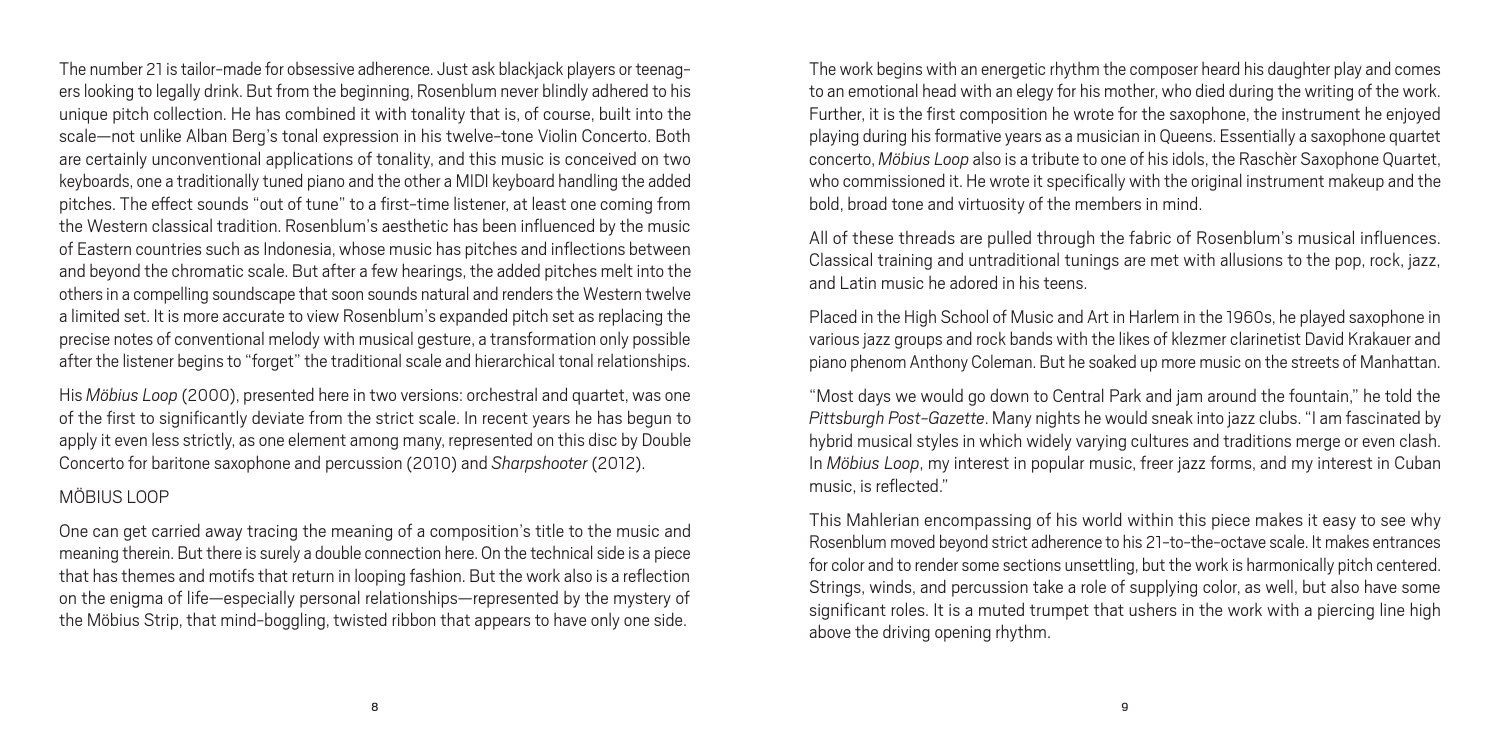A theorist can tag a work that brings back opening material at its end as having ABA form. *Möbius Loop* has that structure. But context is everything and Rosenblum's conception of the work was much closer to a scrolling reel. "There are also loops within loops. When new musical material is presented in the body of the work it is almost always contrasted and then repeated to form smaller loops within larger ones," the composer writes.

The driving rhythm of the opening section grew from "a playful piano improvisation" by his then seven-year-old daughter. Written in the months before and after the death of his mother, the slow reflective middle section—marked "timeless"—is a touching tribute to her.

It would be a mistake to view the quartet version of *Möbius Loop* as reduction. Rather, it is distilled, the essence of the orchestral original. Rosenblum labored over what to retain and what to let go. And any of the material he kept that came from the orchestra had to be incorporated into radically different instruments. For instance, he gave that distinct opening trumpet part to the alto. The quartet version of "Möbius Loop" has been performed the world over, and not just by the Raschèrs.

## DOUBLE CONCERTO

If *Möbius Loop* shows Rosenblum at home writing for the saxophone because it was his instrument in his youth, the Double Concerto finds him celebrating its full potential. Inspired by the artistry of Kenneth Coon, he created a baritone part both magisterial and majestic.

While drawing from the rich tradition of sax and percussion duos, and equally inspired by the bracing, rock-infused intensity and the artistic stickwork of Lisa Pegher, the concerto is undeniably a showcase for saxophone. It opens with a sax sonority so epic that even knowing it is a multiphonic chord does little to stop one from searching for a wind ensemble. The effect is intoxicating, a primordial call to life more than the beginning of a work.

But even as both soloists launch into ridiculously difficult passages, the concerto's overall character is akin to a tire spinning on a track. Smoke, heat, power born by virtuosic runs, trills upon trills, and propulsive drumming seems kinetic, but ultimately remains potential. The concerto never seems to move forward. Both on the large scale and the local, the work tries again and again to get moving, but can't. Objects at rest also have momentum.

It is as if Rosenblum views the saxophone's primal utterances to be too great for something as worldly as a composition. The rest of the orchestra peers on even as it participates. This view is supported by the arch-like structure of the concerto. Even though Rosenblum clearly indicates five sections in the score, the musical material points to a palindromic layout.

The opening repeated multiphonic chord (itself a metaphor of stasis) gives way to a descending scale spectacularly played by the entire orchestra. This leads to a close canon between the baritone and marimba. Their interaction throughout much of the work develops in fascinating ways. After passing through new statements of the downward scale and the multiphonics, the two reach an athletic cadenza that hints at bebop, rock and free jazz. But a final, tutti restatement of the descending scale and the multiphonic chords seems only half-hearted—dissolving rather than firmly concluding the movement.

What follows is less the heart of the work than simply another space entirely. The short second and third movements are a pair in which first the saxophone and then the marimba vary a slow and lyrical theme, colored by microtones as only Rosenblum can. The short cadenza that ends this movement is a continuation of the first.

The fourth movement initiates the mirroring of the material. The descending scale arrives first, leading to a brief statement of the multiphonic chords until the close canon is again reached. From there it is a sprint—on ice—until the work ends with that same epic, primeval Klang of the multiphonic that opened it. It is as if the concerto never happened.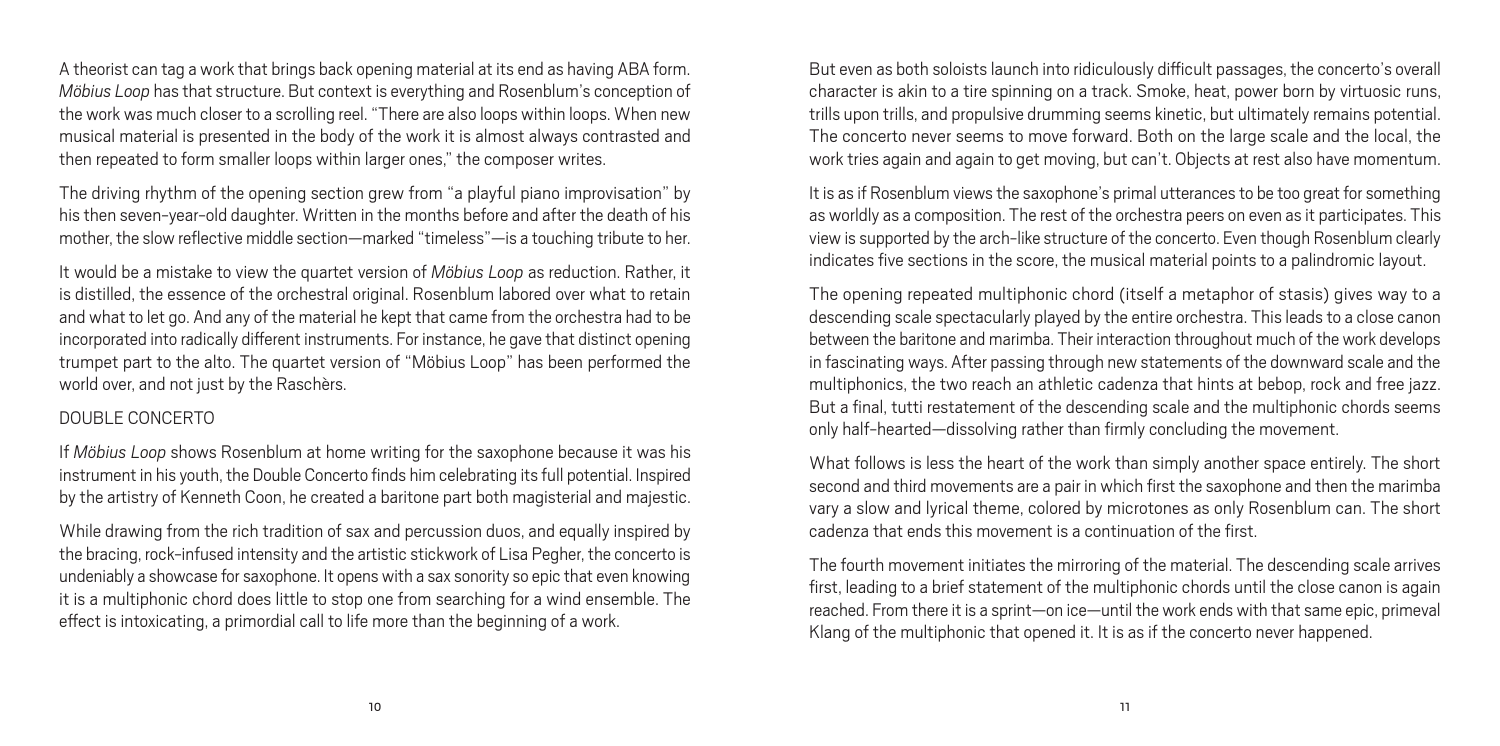## *artists*

## **SHARPSHOOTER**

*Sharpshooter* grew out of Rosenblum's desire to return to an earlier work, Fantasy for Roberta Liss (2011), placed as the second of the two distinct compositions published in 2011 as *Two Harmonies*.

Scored for viola, percussion, and keyboards, Fantasy is a quiet, monochromatic and monothematic piece driven by a compulsive repeat of a rising line of chromatic and added notes. The scale here is actually 19 notes to the octave, but the stretching of tonality effect is just the same. Dedicated to the composer's "dear cousin, [a] self-described 'tough broad from the Bronx." it is gritty and dark.

*Sharpshooter* is far more than a full orchestra arrangement of Fantasy, and even more than an "expansion" of the earlier work, a term the composer has used. Whereas Fantasy is dull in timbre, *Sharpshooter* gleams, as if a direct light were shined on the black surface of the latter revealing a hidden glossiness. Now the music is propelled by a constant sixteenth note pulse that only makes a cameo in Fantasy. Here the detuned sonorities brighten the work, with the composer succeeding in his attempt to bring a "shimmer and tinge to the piece. The focused ensemble rhythms and pointed attacks—achieved through strikes on muffled piano and harp strings, piercing string pizzicato, and sharp brass hits—helped to generate the title, 'Sharpshooter.'"

#### © 2013 Andrew Druckenbrod

*Andrew Druckenbrod is a Pittsburgh-based writer and former classical music critic of the* Pittsburgh Post-Gazette*. He has a master's of musicology from the University of Minnesota and has contributed to many music publications including*  Gramophone *and NewMusicBox.org and is an adjunct professor at the University of Pittsburgh.*



Mathew Rosenblum's music is filled with diverse musical elements derived from classical, jazz, rock, and world music traditions. The *Boston Globe* called his music "an ear-buzzing flood of sound, rich in unusual overtones," while the *Pittsburgh Post-Gazette* described his *Möbius Loop* as "richly layered" and that it "shimmered with vibrancy." A wide array of groups have commissioned, performed, and recorded

his music such as the Boston Modern Orchestra Project, Harry Partch Institute, American Composers Orchestra, Pittsburgh Symphony Orchestra, Raschèr Saxophone Quartet, Calmus Ensemble of Leipzig, Pittsburgh New Music Ensemble, and Sequitur. Using a variety of tuning systems, his work does not live within traditional boundaries, creating a compellingly fresh landscape.

Rosenblum's works have been performed throughout the United States, South America, and Europe including the ISCM World Music Days in Oslo, the Gewandhaus in Leipzig, De Ijsbreker in Amsterdam, the Tonhalle in Düsseldorf, the Bing Theater in L.A., Sala Nezahualcóyotl in Mexico City, and at the Sonic Boom Festival, the Kitchen, Merkin Hall, Symphony Space, the Guggenheim Museum, and Miller Theatre in New York City.

In the fall of 2001, Rosenblum was a core participant in the American Composers Orchestra's Orchestra Tech Festival and Conference in New York City where his piece *Nü kuan tzu*, for singers, samplers, and chamber orchestra, was one of twenty works featured on the festival. In 2009 he was a Senior Faculty Composer at the June in Buffalo Festival. Other honors include a Guggenheim Fellowship, four Pennsylvania Council on the Arts Music Fellowship Grants, a Heinz Endowments Creative Heights Award, two Fromm Foundation Commissions,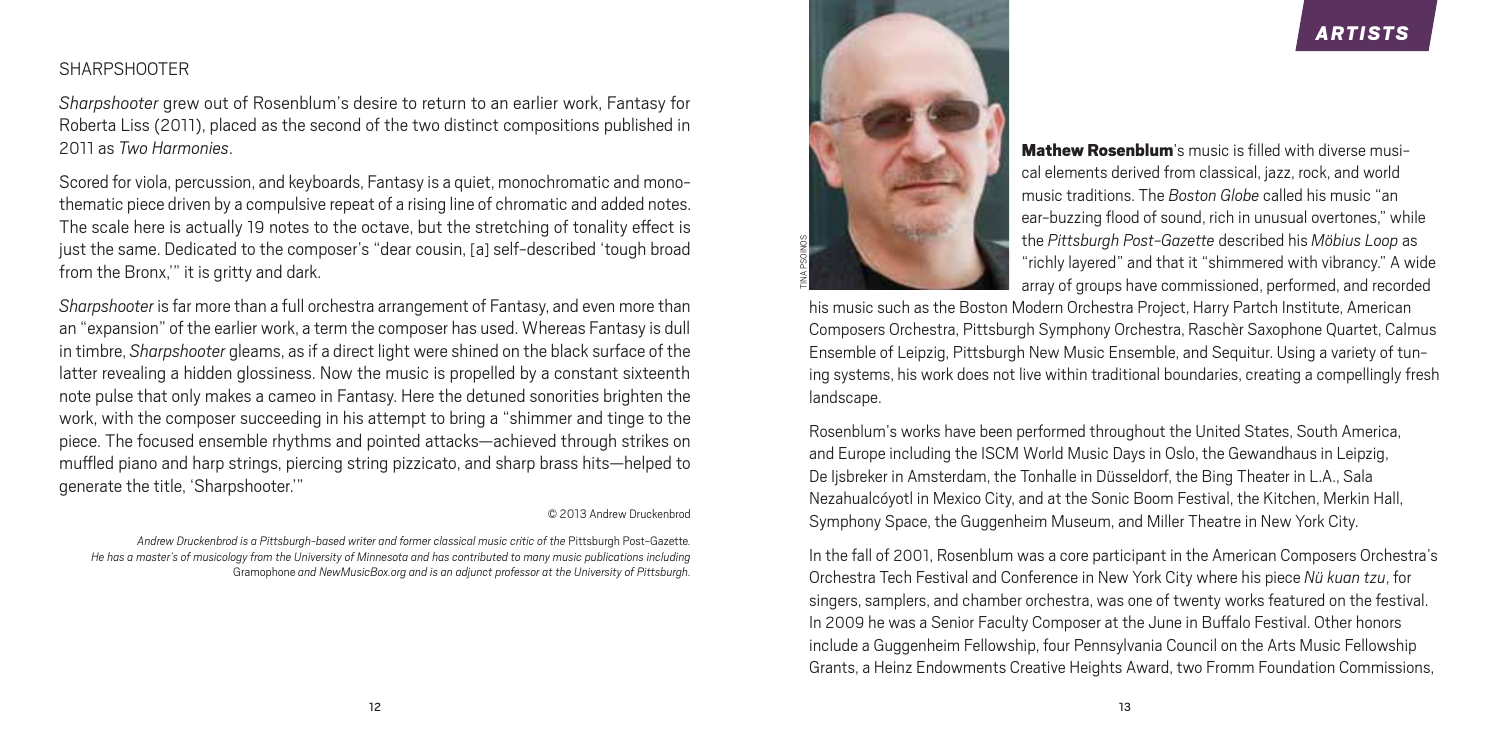a National Endowment for the Arts Music Fellowship Grant, a Barlow Endowment Commission, and a New York Foundation for the Arts Artists Fellowship Grant. He has also received awards and fellowships from the New Jersey State Council on the Arts, Institute of Contemporary American Music, Rockefeller Foundation, BMI, MacDowell Colony, Djerassi Foundation, Virginia Center for the Creative Arts, Hambidge Center, and Yaddo.

Rosenblum received degrees in composition from the New England Conservatory of Music and Princeton University and is currently Professor of Composition and Chair of the Department of Music at the University of Pittsburgh where he also co-directs the Music on the Edge new music series. His works have appeared on the MODE, New World Records, Albany, Capstone, Opus One, and CRI Emergency Music labels and is published by C.F. Peters Corporation and Plurabelle Music (distributed by Subito Music Corporation).



Kenneth Coon, baritone saxophone, has concertized and recorded regularly throughout Europe, North America, and Asia. In 1993, Mr. Coon was invited to play baritone saxophone in the world-renowned Raschèr Saxophone Quartet. As a member of the Raschèr Quartet he has performed in many of the world's most prestigious concert halls including: Carnegie Hall, New York City; Opera Bastille, Paris; Royal Festival Hall, London; Hong Kong Culture Centre Concert Hall; Finlandia Hall, Helsinki; Concertgebouw, Amsterdam; Musikverein, Vienna; and Parco della Musica, Rome.

His musical association with the Raschèr Quartet has been

a fruitful one, resulting in the premieres of over 100 works by prominent composers such as: Philip Glass, Sofia Gubaidulina, Brett Dean, Charles Wuorinen, Chen Yi, Mauricio Kagel, Steven Stucky, Giya Kancheli, and Lera Auerbach, among others. He has recorded and performed extensively with well-known artists such as: Christian Lindberg, the Kroumata

Percussion Ensemble, London Voices, Seymon Bychkov, Dennis Russel Davies, Andrew Davis, Sakari Oramo, Leonard Slatkin, Helmuth Rilling, and Luciano Berio.

A native of Atlanta, Georgia, Mr. Coon studied saxophone with Patrick Meighan at Florida State University and with Debra Richtmeyer at the University of North Texas. He has lived in Europe since 1993 and currently resides in the southern German city of Freiburg.



Lisa Pegher, percussion, is an American drummer and solo percussion artist who has been described by the *Boston Globe* as "forcefully balletic" and by critic Marty Lash as "a gifted passionate artist, with a rockstar aura." She has been featured in *Symphony* magazine as one of the top six performers of her generation and continues to carve a new path for percussion as a solo instrument. Ms. Pegher has performed concerti with numerous fine orchestras across the globe and commissioned works from today's leading composers. Recent concerti performances include works by Tobias Broström, Jennifer Higdon, James MacMillan, Joseph Schwanter, David Stock, and Mathew Rosenblum. Currently

she has commissioned Richard Danielpour for a new percussion concerto.

Ms. Pegher signed to Columbia Arts Management in June 2013 and has begun composing original works for electronics and live animation as well as commissioning other composers for new works in a similar format. Her most recent multimedia project, *Minimal Art: Imaginary Windows*, was released in 2009. In efforts to break musical boundaries further, she has created a new show called the *New York Duo Experiment* where she is collaborating with different instrumentalists and has also formed her own avant band, Instrumental Aftershock.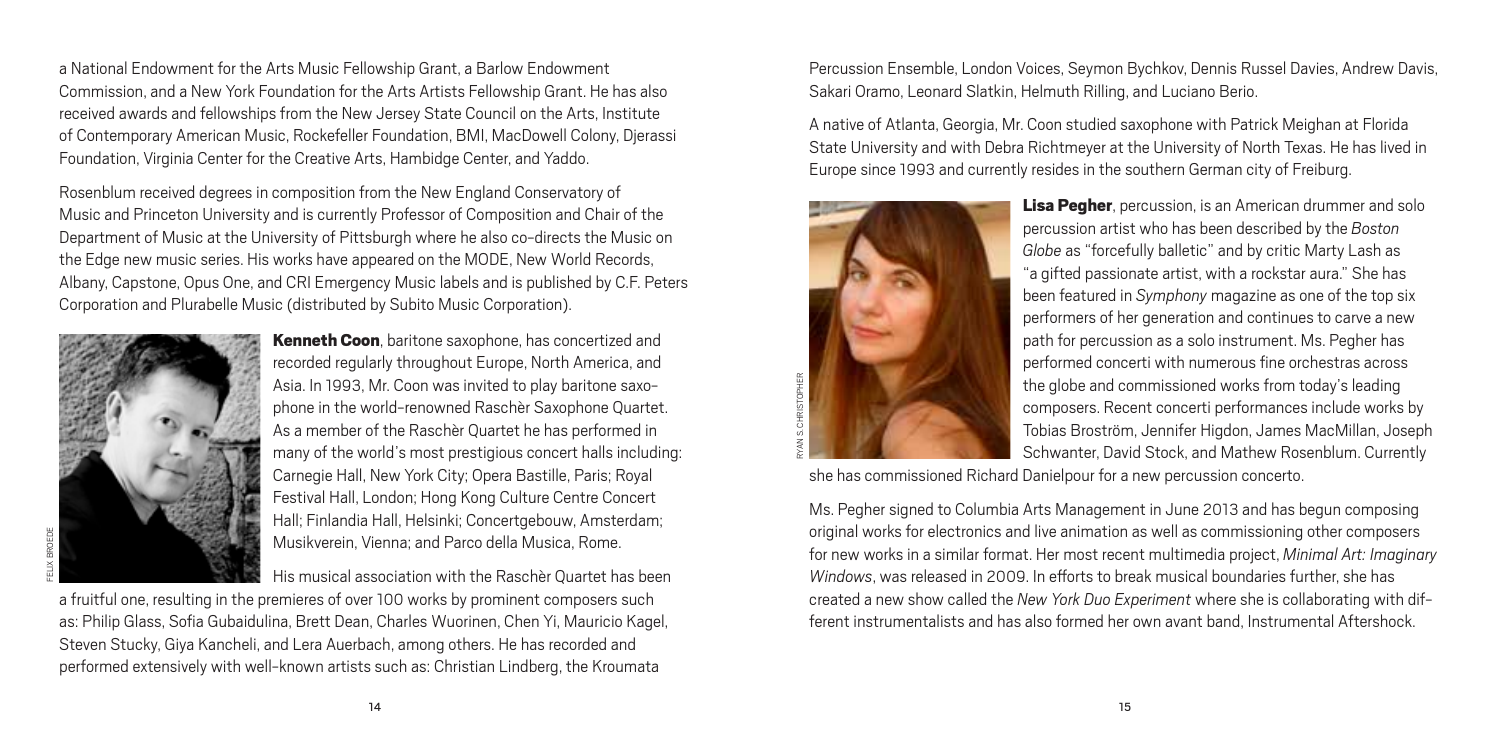

The Raschèr Saxophone Quartet, since its formation in 1969, has appeared regularly at the major concert halls of Europe, Asia, and the U.S., including Carnegie Hall and Lincoln Center, New York City; Kennedy Center, Washington, DC; Opera Bastille, Paris; Royal Festival Hall, London; Philharmonie, Cologne; Finlandia Hall, Helsinki; Concertgebouw, Amsterdam; Schauspielhaus, Berlin; Musikverein, Vienna; Tonhalle, Zürich; Parco della Musica, Rome; Dewan Filharmonik Petronas, Kuala Lumpur; and National Concert Hall, Taipei. The Vienna *Zeitung* hailed the quartet as the "Uncrowned Kings of the Saxophone" and a critic from *Die Welt* claimed, "if there were an Olympic disci-

Felix Broede

pline for virtuoso wind playing, the Raschèr Quartet would definitely receive a gold medal."

The ensemble carries on a tradition established in the 1930s by the pioneer of the classical saxophone and founding member of the quartet, Sigurd Raschèr, who animated many composers to write music especially for him. In a similar fashion, the quartet has inspired over 350 composers to dedicate music to them, including Aho, Berio, Bergman, Bialas, Dean, Denhoff, Donatoni, Firsowa, Franke, Glass, Gubaidulina, Halffter, Kagel, Kaipainen, Kancheli, Keuris, de Raaff, Maros, Moe, Nilsson, Nordgren, Nørgard, Rosenblum, Raskatov, Sandström, Stucky, Terzakis, Tüür, Wuorinen, Xenakis, and Chen Yi. All of these composers have shared an enthusiasm for the four musicians' unique homogeneous tone quality, virtuosity and dynamic interpretation of new and old music. Regarding their interpretation of Bach, the well-known German musicologist Ulrich Dibelius wrote, "when the Raschèr Quartet plays Bach, the music takes on a seraphic aura—as if the organ and the string quartet had come together."

Numerous composers have been fascinated with the combination of the Raschèrs and orchestra, which has resulted in more than 25 new works for that combination as well as invitations from many of the world's leading orchestras, including the Gewandhaus Leipzig, Staatskapelle Dresden, Symphony Orchestra of the Bavarian Radio Orchestra, Bergen Philharmonic, American Composers Orchestra, Saint Cecilia National Academy Orchestra Rome, Gulbenkian Orchestra Lisbon, Malaysian National Orchestra, Orchestre de Paris, Pilharmonique Strasbourg, Helsinki Philharmonic Orchestra, Royal Liverpool Philharmonic, Residentie Orchestra of the Hague, Berlin Sinfonie Orchestra, Scottish Chamber Orchestra, Swedish Chamber Orchestra, Philharmonisches Orchester Kiel, Ostrobothnian Chamber Orchestra, Stuttgart Chamber Orchestra, Tapiola Sinfonietta, Camerata Bern, Vienna Symphony, BBC London Symphony, SWR Baden-Baden, MDR Orchestra Leipzig, Radio-Sinfonie-Orchester Stuttgart, Radio-Sinfonie Orchestra Cologne, I Fiamminghi, and the Berlin Philharmonic Orchestra under the direction of Sir Simon Rattle.

In addition to the Raschèr Quartet's numerous solo recitals and collaborations with the world's leading orchestras, the Quartet has performed with many various instrumental and vocal combinations, including Christain Lindberg, the Kroumata Percussion Ensemble, London Voices, West German Radio Choir, Rias Chamber Choir, Finnish Radio Choir, Belgian Radio Choir, Icelandic National Cathedral Choir, and the Netherlands Chamber Choir. Numerous composers such as Luciano Berio, Erkki-Sven Tüür, Bernd Franke, Stefan Thomas, Giya Kancheli, Maricio Kagel, and Sofia Gubaibulina have been inspired to contribute works for the Raschèrs in these combinations. The Raschèr Quartet is a musical democracy. Therefore, in contrast to many other chamber ensembles, the quartet has no leader.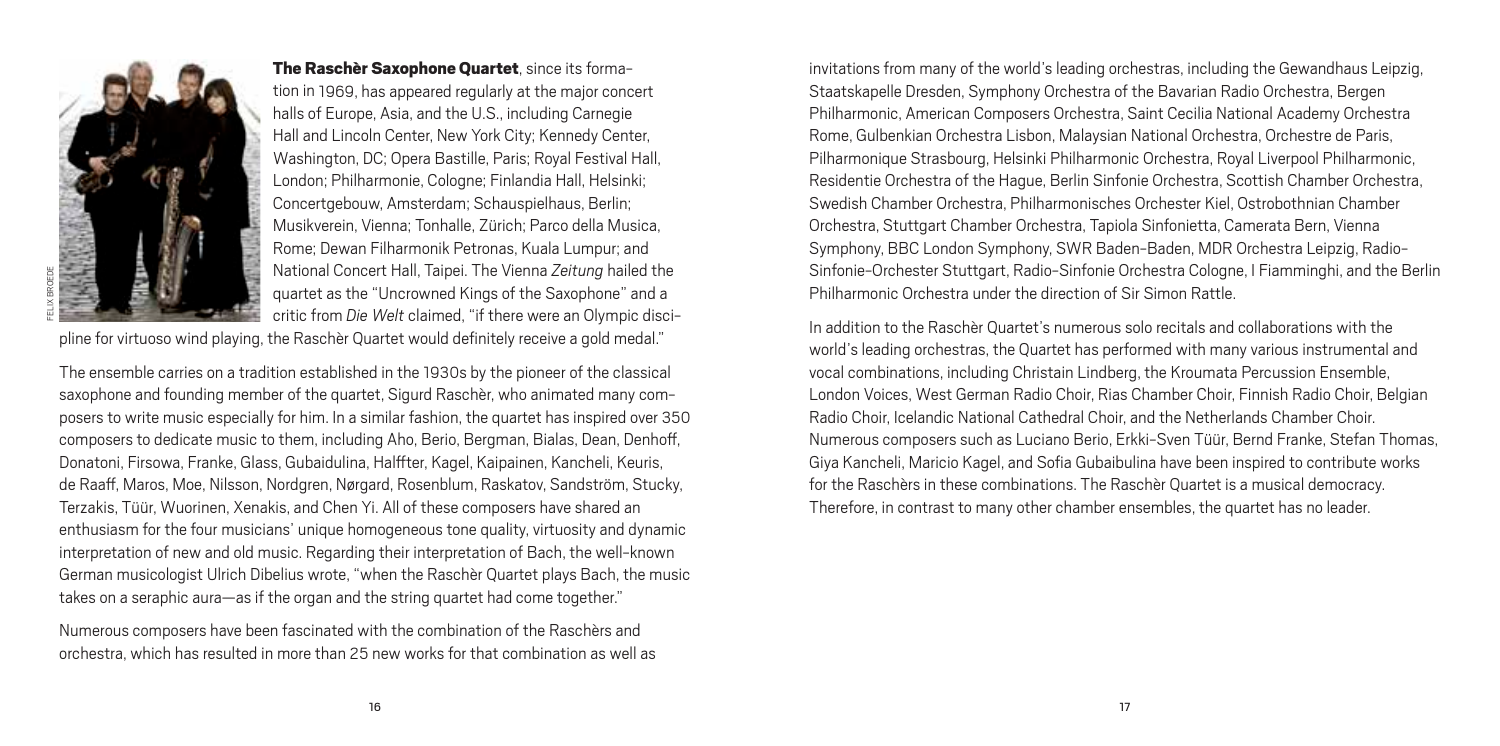

Gil Rose is a conductor helping to shape the future of classical music. His dynamic performances and many recordings have garnered international critical praise.

In 1996, Mr. Rose founded the Boston Modern Orchestra Project (BMOP), the foremost professional orchestra dedicated exclusively to performing and recording symphonic music of the twentieth and twenty-first centuries. Under his leadership, BMOP's unique programming and high performance standards have attracted critical acclaim and earned the orchestra fourteen ASCAP awards for adventur-

ous programming as well as the John S. Edwards Award for Strongest Commitment to New American Music.

Mr. Rose maintains a busy schedule as a guest conductor on both the opera and symphonic platforms. He made his Tanglewood debut in 2002 and in 2003 he debuted with the Netherlands Radio Symphony at the Holland Festival. He has led the American Composers Orchestra, Warsaw Philharmonic, National Symphony Orchestra of the Ukraine, Cleveland Chamber Symphony, Orchestra della Svizzera Italiana, and National Orchestra of Porto.

Over the past decade, Mr. Rose has also built a reputation as one of the country's most inventive and versatile opera conductors. He joined Opera Boston as its music director in 2003, and in 2010 was appointed the company's first artistic director. Mr. Rose led Opera Boston in several American and New England premieres including: Shostakovich's *The Nose*, Weber's *Der Freischütz*, and Hindemith's *Cardillac*. In 2009, Mr. Rose led the world premiere of Zhou Long's *Madame White Snake,* which won the Pulitzer Prize for Music in 2011.

Mr. Rose also served as the artistic director of Opera Unlimited, a contemporary opera festival associated with Opera Boston. With Opera Unlimited, he led the world premiere of Elena Ruehr's *Toussaint Before the Spirits*, the New England premiere of Thomas Ades's *Powder Her Face*, as well as the revival of John Harbison's *Full Moon in March*, and the North American premiere of Peter Eötvös's *Angels in America*.

Mr. Rose and BMOP recently partnered with the American Repertory Theater, Chicago Opera Theater, and the MIT Media Lab to create the world premiere of composer Tod Machover's *Death and the Powers* (a runner-up for the 2012 Pulitzer Prize in Music). He conducted this seminal multimedia work at its world premiere at the Opera Garnier in Monte Carlo, Monaco, in September 2010, and also led its United States premiere in Boston and a subsequent performance at Chicago Opera Theater.

An active recording artist, Gil Rose serves as the executive producer of the BMOP/sound recording label. His extensive discography includes world premiere recordings of music by John Cage, Lukas Foss, Charles Fussell, Michael Gandolfi, Tod Machover, Steven Mackey, Evan Ziporyn, and many others on such labels as Albany, Arsis, Chandos, ECM , Naxos, New World, and BMOP/sound.

In 2012 he was appointed Artistic Director of the Monadnock Music Festival in historic Peterborough, NH, and led this longstanding summer festival through its 47th season conducting several premieres and making his opera stage directing debut in two revivals of operas by Dominick Argento.

As an educator Mr. Rose served five years as director of Orchestral Activities at Tufts University and in 2012 he joined the faculty of Northeastern University as Artist-in-Residence and returned to his alma mater Carnegie Mellon University to lead the Opera Studio in a revival of Copland's *The Tender Land*. In 2007, Mr. Rose was awarded Columbia University's prestigious Ditson Award as well as an ASCAP Concert Music Award for his exemplary commitment to new American music. He is a three-time Grammy Award nominee.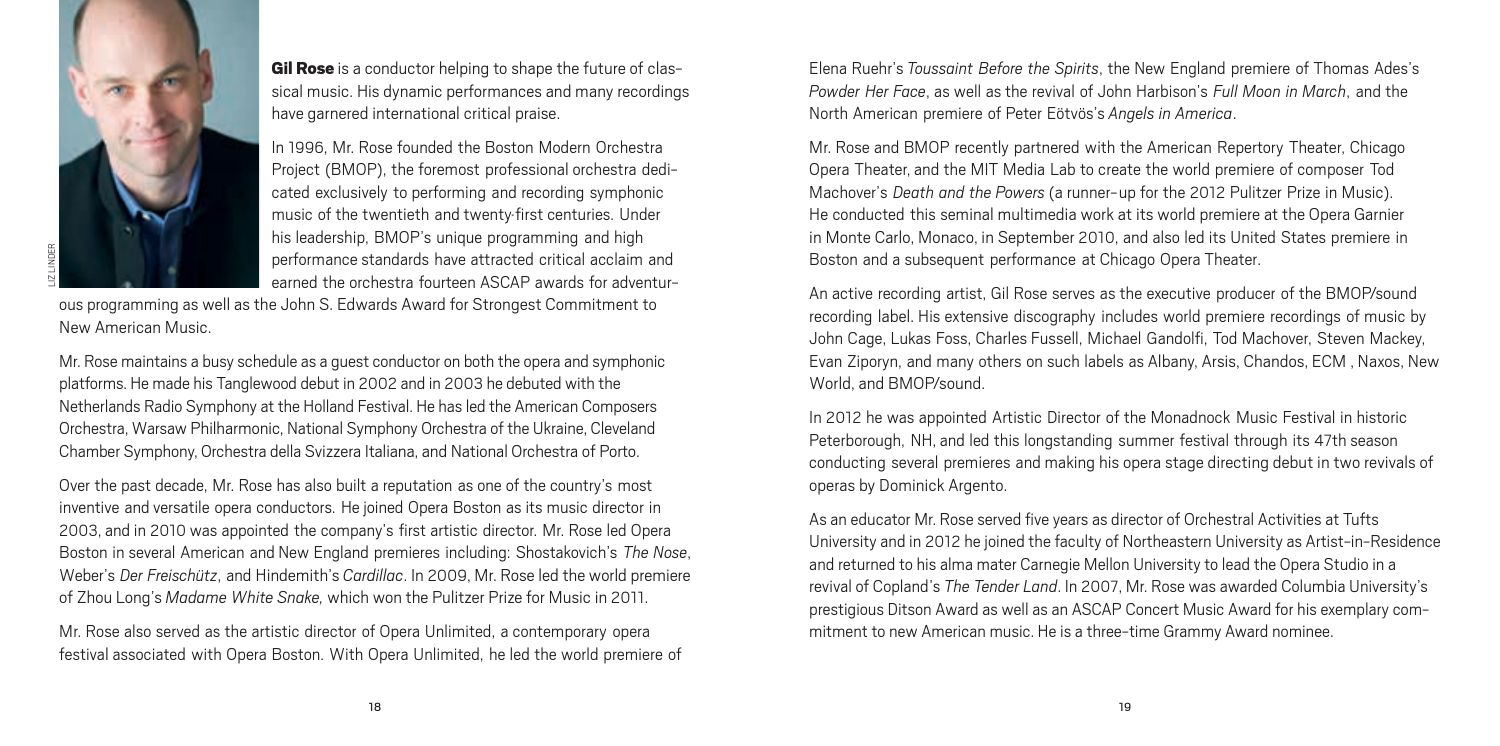

The **Boston Modern Orchestra Project** (BMOP) is widely recognized as the leading orchestra in the United States dedicated exclusively to performing new music, and its signature record label, BMOP/sound, is the nation's foremost label launched by an orchestra and solely devoted to new music recordings.

Founded in 1996 by Artistic Director Gil Rose, BMOP affirms its mission to illuminate the connections that exist naturally between contemporary music and contemporary society by reuniting composers and audiences in a shared concert experience. In its first twelve seasons, BMOP established a track record that includes more than eighty performances, over seventy world premieres (including thirty commissioned works), two Opera Unlimited festivals with Opera Boston, the inaugural Ditson Festival of Contemporary Music with the ICA/Boston, and thirty-two commercial recordings, including twelve CDs from BMOP/sound.

In March 2008, BMOP launched its signature record label, BMOP/sound, with the release of John Harbison's ballet *Ulysses*. Its composer-centric releases focus on orchestral works that are otherwise unavailable in recorded form. The response to the label was immediate

and celebratory; its five inaugural releases appeared on the "Best of 2008" lists of the *New York Times*, the *Boston Globe*, National Public Radio, *Downbeat*, and *American Record Guide*, among others. BMOP/sound is the recipient of five Grammy Award nominations: in 2009 for *Charles Fussell: Wilde*; in 2010 for *Derek Bermel: Voices*; and three nominations in 2011 for its recording of *Steven Mackey: Dreamhouse* (including Best Classical Album). The *New York Times* proclaimed, "BMOP/sound is an example of everything done right." Additional BMOP recordings are available from Albany, Arsis, Cantaloupe, Centaur, Chandos, ECM, Innova, Naxos, New World, and Oxingale.

In Boston, BMOP performs at Jordan Hall and Symphony Hall, and the orchestra has also performed in New York at Miller Theater, the Winter Garden, Weill Recital Hall at Carnegie Hall, and The Lyceum in Brooklyn. A perennial winner of the ASCAP Award for Adventurous Programming of Orchestral Music and 2006 winner of the John S. Edwards Award for Strongest Commitment to New American Music, BMOP has appeared at the Bank of America Celebrity Series (Boston, MA), Tanglewood, the Boston Cyberarts Festival, the Festival of New American Music (Sacramento, CA), and Music on the Edge (Pittsburgh, PA). In April 2008, BMOP headlined the 10th Annual MATA Festival in New York.

BMOP's greatest strength is the artistic distinction of its musicians and performances. Each season, Gil Rose, recipient of Columbia University's prestigious Ditson Conductor's Award as well as an ASCAP Concert Music Award for his extraordinary contribution to new music, gathers together an outstanding orchestra of dynamic and talented young performers, and presents some of the world's top vocal and instrumental soloists. The *Boston Globe* claims, "Gil Rose is some kind of genius; his concerts are wildly entertaining, intellectually rigorous, and meaningful." Of BMOP performances, the *New York Times* says: "Mr. Rose and his team filled the music with rich, decisive ensemble colors and magnificent solos. These musicians were rapturous—superb instrumentalists at work and play."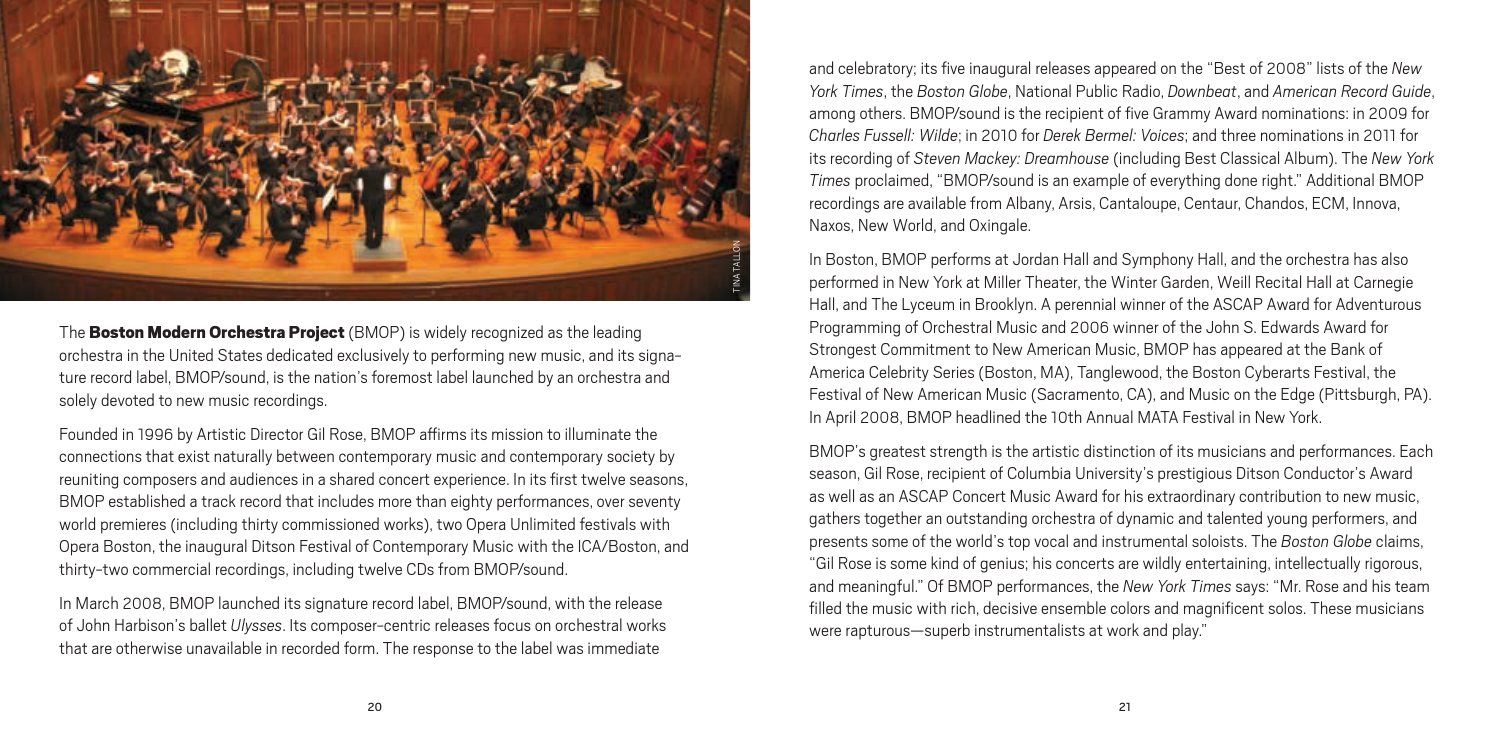#### **FLUTE**

Sarah Brady\* [2] Rachel Braude<sup>\*</sup> [1, 3] Jessica Lizak [1] Jessi Rosinski [2]

#### OBOE

Nancy Dimock [1] Barbara LaFitte [2, 3] Jennifer Slowik\* [1, 2]

#### **CLARINET**

Amy Advocat [1, 2] Michael Norsworthy\* [1-3]

#### **BASSOON**

Ronald Haroutunian\*  $[1, 2]$ Adrian Jojatu [3] Gregory Newton [2] Margaret Phillips [1]

#### **HORN**

Justin Cohen [3] Alyssa Daly [2] Eli Epstein [1] Whitacre Hill\* [1-3]

#### **TRUMPET**

Eric Berlin [1, 2] Terry Everson\* [1-3]

#### **TROMBONE**

Hans Bohn [2]

### **BASS TROMBONE**

**TUBA** 

Timpani Craig McNutt [2]

Walter Bostian [2] Don Rankin [2] Megumi Stohs [3] Sarita Uranovsky [2] Edward Wu [2]

#### Violin II

Elizabeth Abbate [1, 2] Melanie Auclair-Fortier [1]

> Abigail Karr [1] Rebecca Katsenes [2] Annegret Klaua [3] Anna Korsunsky [1, 2] Krista Buckland Reisner [3] Brenda van der Merwe [1-3] Edward Wu [1] **VIOLA** Mark Berger [2] Joan Ellersick\* [1-3] Nathaniel Farny [3] David Feltner [1-3] Noriko Herndon [1] Jonina Mazzeo [2] Dimitar Petkov [1, 2] Emily Rideout [1, 2]

## **PERCUSSION**

Craig McNutt [1, 3] Robert Schulz\* [1-3] Nicholas Tolle [1, 2] Aaron Trant [3] Ina Zdorovetchi [1, 3] Piotr Buczek\* [2] Sasha Callahan [1, 2] Julia Cash [3] Gabriela Diaz [1] Lois Finkel [2] Rohan Gregory [2] Joanna Grosshans [2] JiYun Jeong [2]

## Piano

**HARP** 

Nina Ferrigno [3] Linda Osborn [1, 2]

#### Violin I Melanie Auclair-Fortier

[2] Colleen Brannen [1, 2] Heidi Braun-Hill\* [1, 2] Piotr Buczek [1, 3] Julia Cash [1] Colin Davis [2]

Tera Gorsett [1] Oana Lacatus [1, 2] Mina Lavcheva [1] Shaw Pong Liu [2]

Gabriela Diaz [3] Charles Dimmick\* [1, 3] Rose Drucker [2]

Miguel Perez-Espejo [1] Gabrielle Stebbins [3] Willine Thoe [1] Kate Vincent [2, 3] Noralee Walker [2]

### Cello

Miriam Bolkosky [2] Nicole Cariglia (1, 21) Holgen Gioni\* [1] David Huckaby [3] Katherine Kayaian [2] Jing Li (1, 21) Ming-Hui Lin [1] Marc Moskovitz [3] Rafael Popper-Keizer\* [2] David Russell [2] Courtenay Vandiver [3]

#### **RASS**

Anthony D'Amico\* [1, 2] Pascale Delache-Feldman\* [3] Scot Fitzsimmons [1-3] Elizabeth Foulser [2] Bebo Shiu [2]

Key

[1] Sharpshooter [2] Double Concerto [3] Möbius Loop (quartet and orchestra version)

\*Principal

#### Mathew Rosenblum

Sharpshooter Möbius Loop (quartet version) Double Concerto Möbius Loop (quartet and orchestra version)

Producer Gil Rose Recording and editing Joel Gordon Recording and editing Christoph Martin Frommen and Uwe Hofmann (*Möbius Loop*, quartet version)

*Sharpshooter*, *Double Concerto*, and both versions of *Möbius Loop* are published by C.F. Peters.

*Möbius Loop* (quartet version) was recorded on September 16, 2005, in the Theoder Egel-Saal, Freiburg-Ebnet, Germany. *Möbius Loop* (quartet and orchestra version) was recorded on January 22, 2007, at Merrimack College (North Andover, MA). *Double Concerto* was recorded on January 24, 2011, at Jordan Hall (Boston, MA). *Sharpshooter* was recorded on June 11, 2012, at Jordan Hall.



This recording was made possible in part by the Alice M. Ditson Foundation, Aaron Copland Fund, National Endowment for the Arts, and the Dean of the Dietrich School of Arts and Sciences and the Office of Research of the University of Pittsburgh.

FOR THE ARTS Thanks to the Fromm Foundation at Harvard for commissioning Double Concerto; the incomparable Raschèr Saxophone Quartet (Christine, Elliot, Bruce, and Ken) and also past members Carina Raschèr and Harry White, for commissioning *Möbius Loop* and for their support and friendship over the years; to Gil Rose whose vision and artistry made this all happen; Lisa Pegher for her incredible performance; and all the musicians of BMOP who continually amaze me with their skill and dedication to the music of our time. Additional thanks to Joel Gordon, a true master of musical engineering, Sissie Siu Cohen for her administrative expertise, Justine Choi, and Catherine Stephan.

Special thanks to Maggie, Anna, and Sara, for their continuing love and support. — Mathew Rosenblum



#### © 2013 BMOP/sound 1032

Design: John Kramer and Chris Chew | Editor: Justine H. Choi Cover art: Plamen Yordanov, *Infinity/ Infinity* (Double Mobius Strip), Guggenheim Museum, NY, 2009

Booklet 50% recycled (25% post consumer). Vegetable based inks throughout.